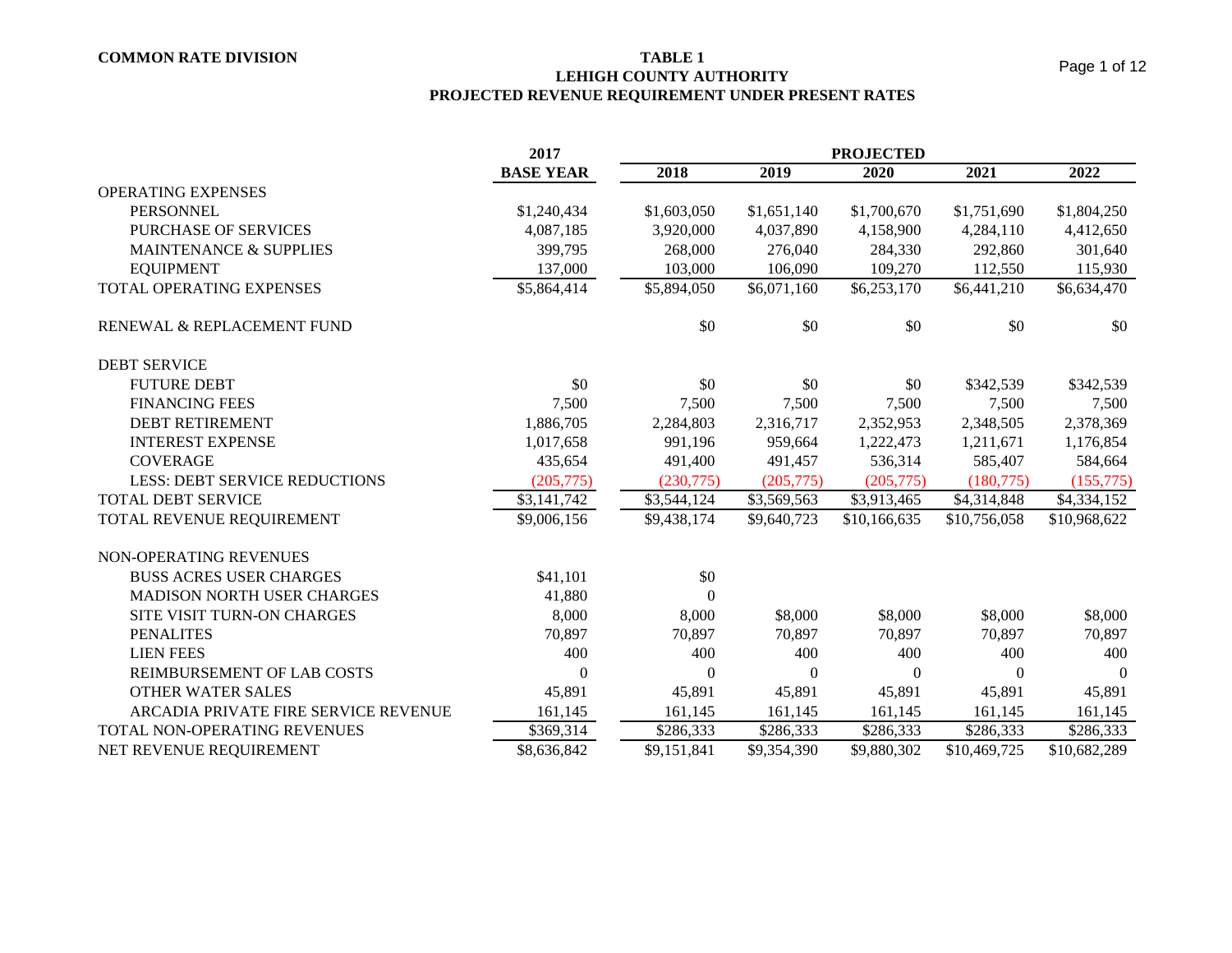# **LEHIGH COUNTY AUTHORITY PROJECTED REVENUE REQUIREMENT UNDER PRESENT RATES**

|                                            | 2017             | <b>PROJECTED</b> |             |               |               |             |  |  |
|--------------------------------------------|------------------|------------------|-------------|---------------|---------------|-------------|--|--|
|                                            | <b>BASE YEAR</b> | 2018             | 2019        | 2020          | 2021          | 2022        |  |  |
| <b>OPERATING REVENUES</b>                  |                  |                  |             |               |               |             |  |  |
| <b>RESIDENTIAL</b>                         | \$3,474,476      | \$3,548,963      | \$3,587,281 | \$3,625,530   | \$3,663,684   | \$3,701,531 |  |  |
| <b>COMMERCIAL</b>                          | 1.026.814        | 1.031.205        | 1,035,030   | 1,038,413     | 1.040.914     | 1,042,973   |  |  |
| <b>INDUSTRIAL</b>                          | 2.007.997        | 2.007.997        | 2,007,997   | 2.007.997     | 2.007.997     | 2,007,997   |  |  |
| <b>INSTITUTIONAL</b>                       | 76,241           | 76,659           | 76,837      | 77,005        | 77,145        | 77,231      |  |  |
| LARGE INDUSTRIAL                           | 1.136.425        | 1,136,425        | 1,136,425   | 1,136,425     | 1,136,425     | 1,136,425   |  |  |
| PRIVATE - FIRE PROTECTION                  | 632.759          | 635.944          | 637,658     | 642.965       | 644,680       | 644,680     |  |  |
| PUBLIC - FIRE PROTECTION                   | 375,809          | 375,809          | 375,809     | 375,809       | 375,809       | 375,809     |  |  |
| <b>TOTAL OPERATING REVENUES</b>            | \$8,730,521      | \$8,813,001      | \$8,857,036 | \$8,904,144   | \$8,946,653   | \$8,986,646 |  |  |
| SURPLUS / (DEFICIT)                        | \$93,678         | $(\$338,839)$    | (S497, 354) | $(\$976,158)$ | (\$1,523,071) | \$1,695,643 |  |  |
| DEFICIT AS A PERCENT OF OPERATING REVENUES |                  | 3.84%            | 5.62%       | 10.96%        | 17.02%        | 18.87%      |  |  |
| DEBT SERVICE COVERAGE                      | 119.89%          | 105.26%          | 100.05%     | 87.17%        | 75.01%        | 70.51%      |  |  |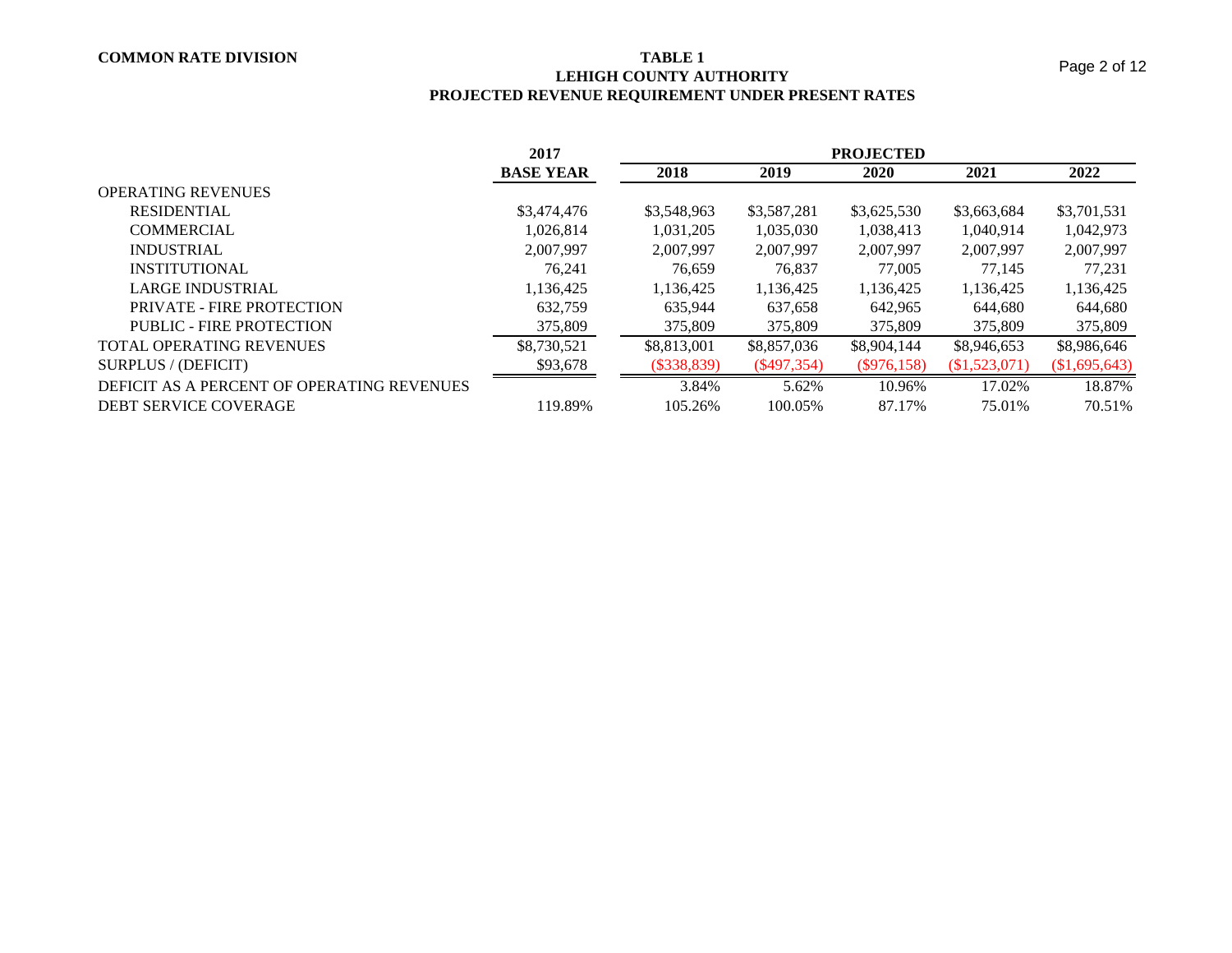# **LEHIGH COUNTY AUTHORITY PROPOSED USER CHARGES**

|                  |                                                           |              | <b>CURRENT</b>          | <b>PROPOSED RATES</b> |                  |                  |                  |                  |                  |  |  |
|------------------|-----------------------------------------------------------|--------------|-------------------------|-----------------------|------------------|------------------|------------------|------------------|------------------|--|--|
|                  |                                                           |              | <b>RATES</b>            | 2017                  | 2018             | 2019             | 2020             | 2021             | 2022             |  |  |
|                  | <b>FIXED CHARGES:</b>                                     |              |                         |                       |                  |                  |                  |                  |                  |  |  |
|                  | <b>MINIMUM CHARGES</b>                                    |              |                         |                       |                  |                  |                  |                  |                  |  |  |
| <b>QUARTERLY</b> |                                                           |              |                         |                       |                  |                  |                  |                  |                  |  |  |
| 5/8"             |                                                           |              | \$11.70                 | \$11.70               | \$12.78          | \$12.72          | \$13.08          | \$13.47          | \$13.35          |  |  |
| 3/4"             |                                                           |              | 11.70                   | 11.70                 | 12.78            | 12.72            | 13.08            | 13.47            | 13.35            |  |  |
| 1"               |                                                           |              | 21.60                   | 21.60                 | 21.93            | 21.63            | 22.32            | 23.04            | 22.56            |  |  |
| <b>MONTHLY</b>   |                                                           |              |                         |                       |                  |                  |                  |                  |                  |  |  |
| $1 - 1/2"$       |                                                           |              | 14.10                   | 14.10                 | 16.85            | 16.69            | 17.18            | 17.72            | 17.45            |  |  |
| $2"$             |                                                           |              | 21.00                   | 21.00                 | 22.95            | 22.62            | 23.33            | 24.09            | 23.59            |  |  |
| 3"               |                                                           |              | 43.80                   | 43.80                 | 43.80            | 43.80            | 43.80            | 43.80            | 43.80            |  |  |
| $4"$             |                                                           |              | 64.20                   | 64.20                 | 64.20            | 64.20            | 64.20            | 64.20            | 64.20            |  |  |
| $6"$             |                                                           |              | 120.30                  | 120.30                | 120.30           | 120.30           | 120.30           | 120.30           | 120.30           |  |  |
| $8"$             |                                                           |              | 186.90                  | 186.90                | 186.90           | 186.90           | 186.90           | 186.90           | 186.90           |  |  |
| 10"              |                                                           |              | 263.10                  | 263.10                | 263.10           | 263.10           | 263.10           | 263.10           | 263.10           |  |  |
| 12"              |                                                           |              |                         |                       |                  |                  |                  |                  |                  |  |  |
|                  | <b>VOLUMETRIC CHARGES:</b>                                |              |                         |                       |                  |                  |                  |                  |                  |  |  |
|                  | <b>USAGE RATE BLOCKS (GALS.)</b>                          |              | RATES PER 1,000 GALLONS |                       |                  |                  |                  |                  |                  |  |  |
|                  | <b>QUARTER</b>                                            | <b>MONTH</b> |                         |                       |                  |                  |                  |                  |                  |  |  |
| <b>FIRST</b>     | 120,000                                                   | 40,000       | \$2.39                  | \$2.39                | \$2.43           | \$2.48           | \$2.62           | \$2.77           | \$2.82           |  |  |
| <b>NEXT</b>      | 2,880,000                                                 | 960,000      | 2.19                    | 2.19                  | 2.21             | 2.26             | 2.38             | 2.51             | 2.56             |  |  |
| <b>NEXT</b>      | 24,000,000                                                | 8,000,000    | 1.79                    | 1.79                  | 1.87             | 1.91             | 2.04             | 2.20             | 2.24             |  |  |
| <b>NEXT</b>      | 147,000,000                                               | 49,000,000   | 1.51                    | 1.51                  | 1.65             | 1.69             | 1.79             | 1.89             | 1.94             |  |  |
| <b>OVER</b>      | 174,000,000                                               | 58,000,000   | 1.26                    | 1.26                  | 1.53             | 1.57             | 1.64             | 1.72             | 1.75             |  |  |
|                  | <b>PRIVATE FIRE PROTECTION</b>                            |              |                         |                       |                  |                  |                  |                  |                  |  |  |
|                  |                                                           |              | <b>CHARGE PER MONTH</b> |                       |                  |                  |                  |                  |                  |  |  |
|                  | <b>SERVICE SIZE</b>                                       |              |                         |                       |                  |                  |                  |                  |                  |  |  |
|                  | <b>RSS</b>                                                |              | \$5.00                  | \$5.00                | \$5.00           | \$5.00           | \$5.00           | \$5.00           | \$5.00           |  |  |
|                  | 2"                                                        |              | 13.61                   | 13.61                 | 13.61            | 13.61            | 13.61            | 13.61            | 13.61            |  |  |
|                  | $2 - 1/2"$<br>3"                                          |              | 21.26                   | 21.26                 | 21.26            | 21.26            | 21.26            | 21.26            | 21.26            |  |  |
|                  |                                                           |              | 30.62                   | 30.62                 | 30.62            | 30.62            | 30.62            | 30.62            | 30.62            |  |  |
|                  | 4"                                                        |              | 54.43                   | 54.43                 | 54.43            | 54.43            | 54.43            | 54.43            | 54.43            |  |  |
|                  | $6"$                                                      |              | 122.47                  | 122.47                | 122.47           | 122.47           | 122.47           | 122.47           | 122.47           |  |  |
|                  | $8\mathrm{''}$                                            |              | 217.72                  | 217.72                | 217.72           | 217.72           | 217.72           | 217.72           | 217.72           |  |  |
|                  | $10"$<br>12"                                              |              | 340.18<br>489.87        | 340.18<br>489.87      | 340.18<br>489.87 | 340.18<br>489.87 | 340.18<br>489.87 | 340.18<br>489.87 | 340.18<br>489.87 |  |  |
|                  |                                                           |              |                         |                       |                  |                  |                  |                  |                  |  |  |
|                  | <b>PUBLIC FIRE PROTECTION</b><br><b>DIRECT FIRE COSTS</b> |              |                         |                       |                  |                  |                  |                  |                  |  |  |
|                  | PER HYDRANT                                               |              | \$7.87                  | \$7.87                | \$8.24           | \$8.39           | \$8.90           | \$9.48           | \$9.63           |  |  |
|                  | <b>INDIRECT FIRE COSTS</b>                                |              |                         |                       |                  |                  |                  |                  |                  |  |  |

PER INCH-SQUARED FOOT \$0.00013 \$0.00013 \$0.00011 \$0.00011 \$0.00012 \$0.00013 \$0.00013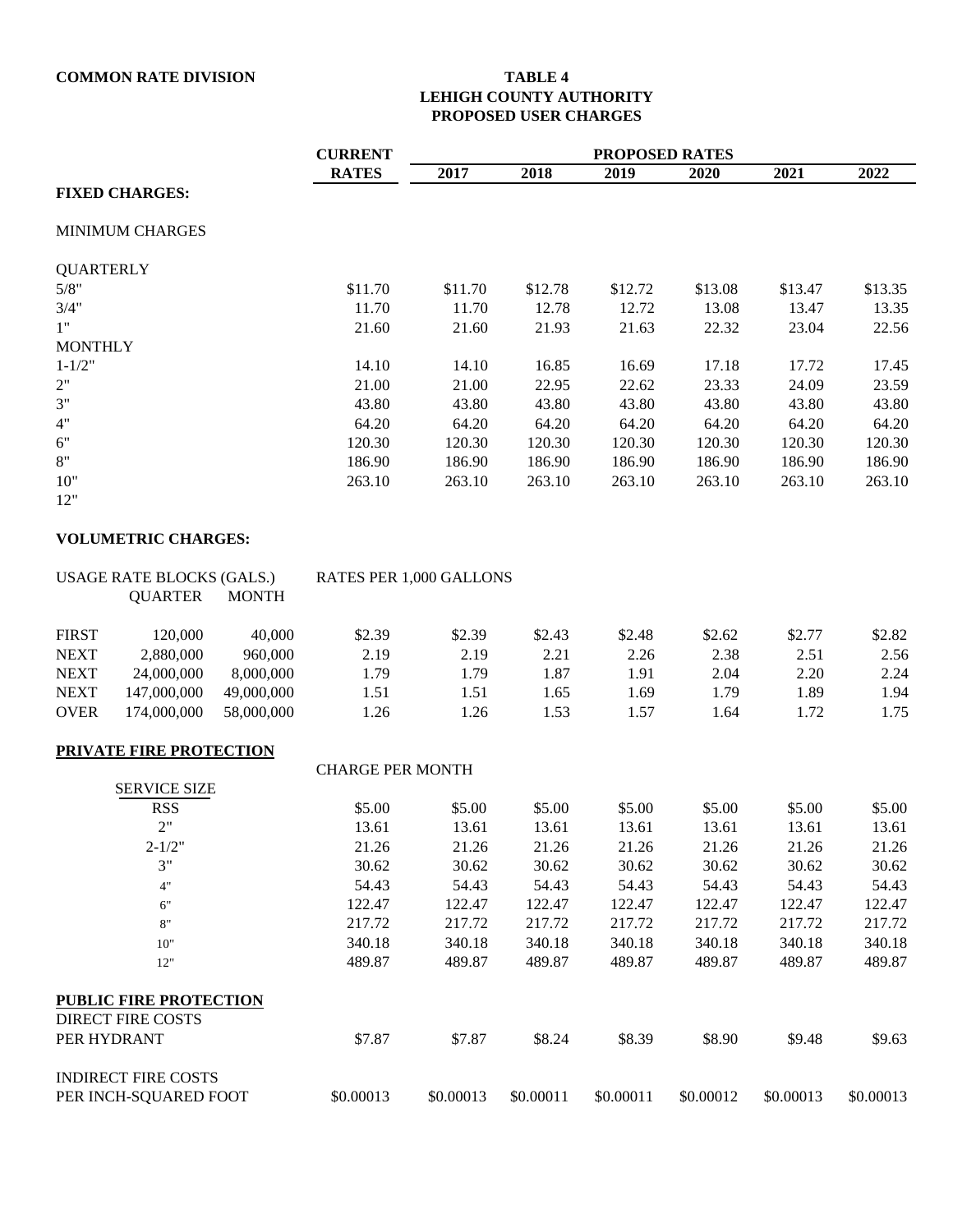**LEHIGH COUNTY AUTHORITY**

**PROJECTED REVENUE REQUIREMENT UNDER PROPOSED RATES**

|                                      | 2017             |             |             |              |              |              |
|--------------------------------------|------------------|-------------|-------------|--------------|--------------|--------------|
|                                      | <b>BASE YEAR</b> | 2018        | 2019        | 2020         | 2021         | 2022         |
| <b>OPERATING EXPENSES</b>            |                  |             |             |              |              |              |
| <b>PERSONNEL</b>                     | \$1,240,434      | \$1,603,050 | \$1,651,140 | \$1,700,670  | \$1,751,690  | \$1,804,250  |
| PURCHASE OF SERVICES                 | 4,087,185        | 3,920,000   | 4,037,890   | 4,158,900    | 4,284,110    | 4,412,650    |
| <b>MAINTENANCE &amp; SUPPLIES</b>    | 399,795          | 268,000     | 276,040     | 284,330      | 292,860      | 301,640      |
| <b>EQUIPMENT</b>                     | 137,000          | 103,000     | 106,090     | 109,270      | 112,550      | 115,930      |
| TOTAL OPERATING EXPENSES             | \$5,864,414      | \$5,894,050 | \$6,071,160 | \$6,253,170  | \$6,441,210  | \$6,634,470  |
| RENEWAL & REPLACEMENT FUND           |                  | \$0         | \$0         | \$0          | \$0          | \$0          |
| <b>DEBT SERVICE</b>                  |                  |             |             |              |              |              |
| <b>FUTURE DEBT</b>                   | \$0              | \$0         | \$0         | \$0          | \$342,539    | \$342,539    |
| <b>FINANCING FEES</b>                | 7,500            | 7,500       | 7,500       | 7,500        | 7,500        | 7,500        |
| <b>DEBT RETIREMENT</b>               | 1,886,705        | 2,284,803   | 2,316,717   | 2,352,953    | 2,348,505    | 2,378,369    |
| <b>INTEREST EXPENSE</b>              | 1,017,658        | 991,196     | 959,664     | 1,222,473    | 1,211,671    | 1,176,854    |
| <b>COVERAGE</b>                      | 435,654          | 491,400     | 491,457     | 536,314      | 585,407      | 584,664      |
| <b>LESS: DEBT SERVICE REDUCTIONS</b> | (205, 775)       | (230,775)   | (205,775)   | (205, 775)   | (180, 775)   | (155,775)    |
| <b>TOTAL DEBT SERVICE</b>            | \$3,141,742      | \$3,544,124 | \$3,569,563 | \$3,913,465  | \$4,314,848  | \$4,334,152  |
| TOTAL REVENUE REQUIREMENT            | \$9,006,156      | \$9,438,174 | \$9,640,723 | \$10,166,635 | \$10,756,058 | \$10,968,622 |
| NON-OPERATING REVENUES               |                  |             |             |              |              |              |
| <b>BUSS ACRES USER CHARGES</b>       | \$41,101         | \$0         |             |              |              |              |
| <b>MADISON NORTH USER CHARGES</b>    | 41,880           | $\Omega$    |             |              |              |              |
| SITE VISIT TURN-ON CHARGES           | 8,000            | 8,000       | \$8,000     | \$8,000      | \$8,000      | \$8,000      |
| <b>PENALITES</b>                     | 70,897           | 70,897      | 70,897      | 70,897       | 70,897       | 70,897       |
| <b>LIEN FEES</b>                     | 400              | 400         | 400         | 400          | 400          | 400          |
| REIMBURSEMENT OF LAB COSTS           | 0                | $\Omega$    | $\Omega$    | $\Omega$     | $\Omega$     | $\Omega$     |
| <b>OTHER WATER SALES</b>             | 45,891           | 45,891      | 45,891      | 45,891       | 45,891       | 45,891       |
| ARCADIA PRIVATE FIRE SERVICE REVENUE | 161,145          | 161,145     | 161,145     | 161,145      | 161,145      | 161,145      |
| TOTAL NON-OPERATING REVENUES         | \$369,314        | \$286,333   | \$286,333   | \$286,333    | \$286,333    | \$286,333    |
| NET REVENUE REQUIREMENT              | \$8,636,842      | \$9,151,841 | \$9,354,390 | \$9.880.302  | \$10,469,725 | \$10,682,289 |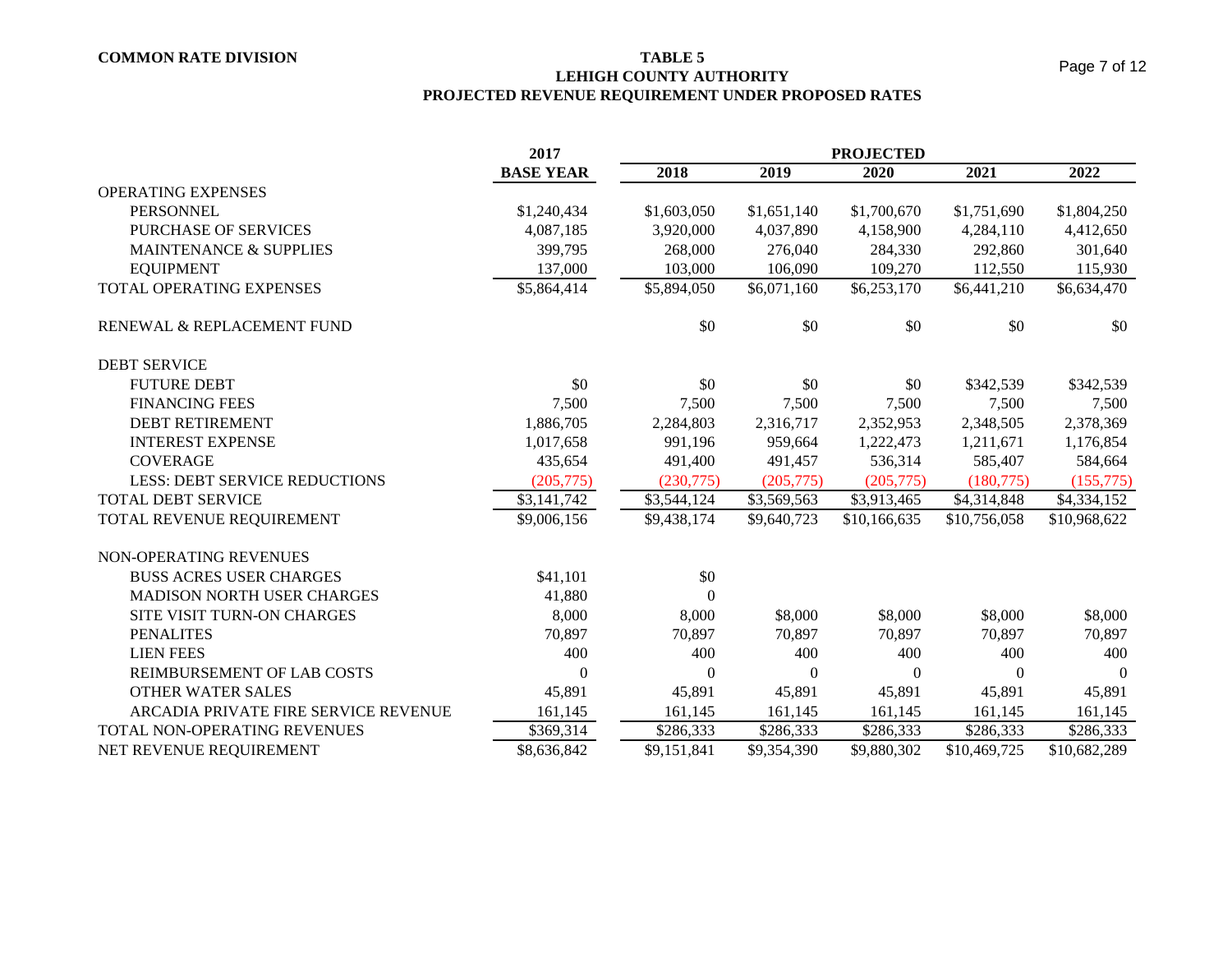# **LEHIGH COUNTY AUTHORITY PROJECTED REVENUE REQUIREMENT UNDER PROPOSED RATES**

|                                                                     | 2017             | <b>PROJECTED</b> |             |             |              |              |  |  |  |
|---------------------------------------------------------------------|------------------|------------------|-------------|-------------|--------------|--------------|--|--|--|
|                                                                     | <b>BASE YEAR</b> | 2018             | 2019        | 2020        | 2021         | 2022         |  |  |  |
| <b>OPERATING REVENUES</b>                                           |                  |                  |             |             |              |              |  |  |  |
| <b>RESIDENTIAL</b>                                                  | \$3,474,476      | \$3,678,212      | \$3,768,681 | \$3,994,842 | \$4,238,606  | \$4,329,749  |  |  |  |
| <b>COMMERCIAL</b>                                                   | 1.026.814        | 1,055,611        | 1,079,041   | 1,139,826   | 1,206,397    | 1,227,834    |  |  |  |
| <b>INDUSTRIAL</b>                                                   | 2,007,997        | 2,126,288        | 2,173,895   | 2,309,737   | 2,463,622    | 2,516,261    |  |  |  |
| <b>INSTITUTIONAL</b>                                                | 76.241           | 78.261           | 79,769      | 83,801      | 88,123       | 89,498       |  |  |  |
| <b>LARGE INDUSTRIAL</b>                                             | 1,136,425        | 1,238,090        | 1,267,554   | 1,342,623   | 1,421,165    | 1,455,938    |  |  |  |
| PRIVATE - FIRE PROTECTION                                           | 632.759          | 635.944          | 637.658     | 642.965     | 644.680      | 644,680      |  |  |  |
| PUBLIC - FIRE PROTECTION                                            | 375,809          | 346,837          | 352,906     | 379,999     | 411,993      | 418,454      |  |  |  |
| <b>TOTAL OPERATING REVENUES</b>                                     | \$8,730,521      | \$9,159,243      | \$9,359,505 | \$9,893,792 | \$10,474,587 | \$10,682,412 |  |  |  |
| SURPLUS / (DEFICIT)                                                 | \$93,678         | \$7,402          | \$5,115     | \$13,490    | \$4,862      | \$123        |  |  |  |
| DEFICIT AS A PERCENT OF OPERATING REVENUES<br>DEBT SERVICE COVERAGE | 119.62%          | 116.38%          | 116.17%     | 116.32%     | 115.86%      | 115.63%      |  |  |  |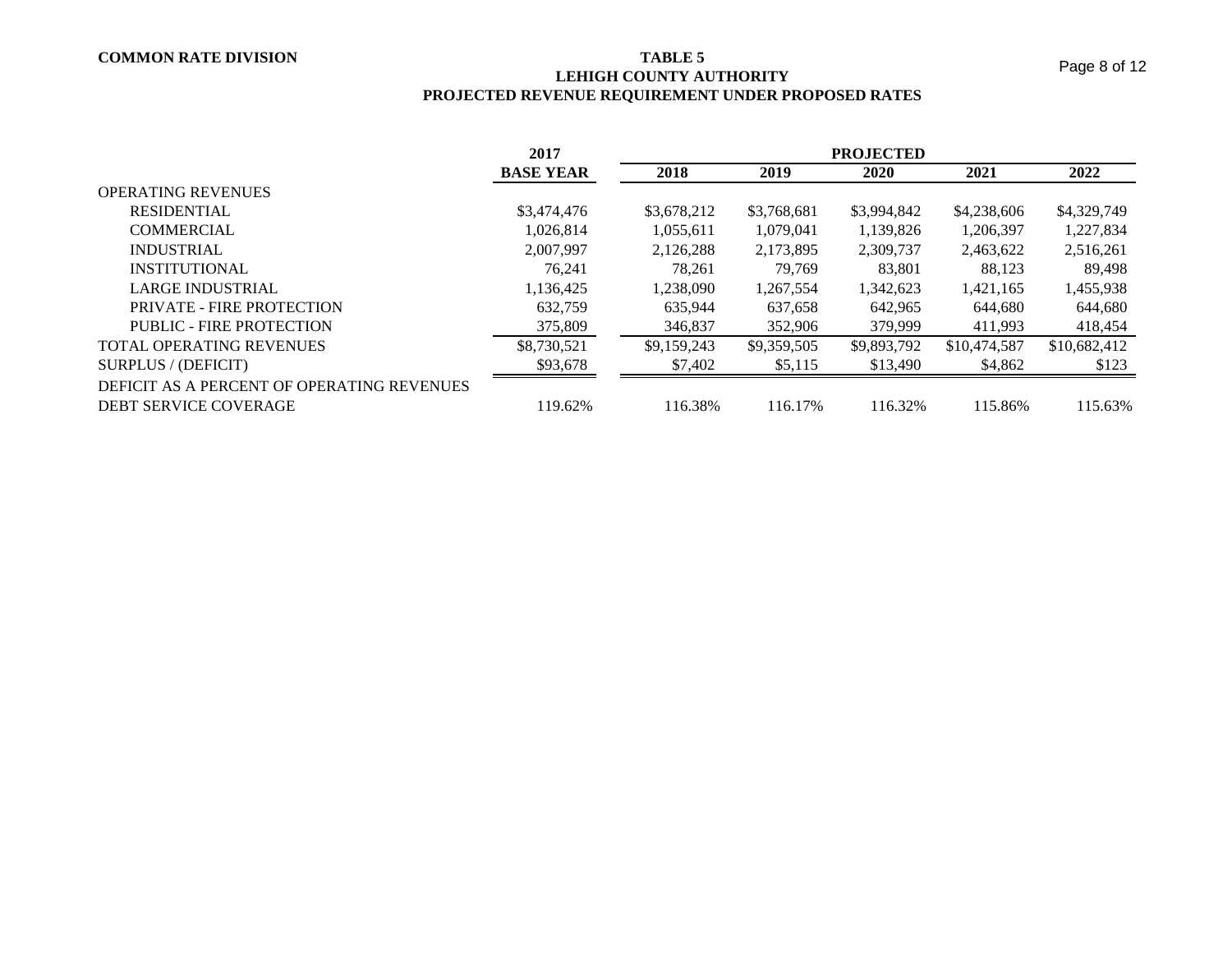**QUARTERLY**

### **COMMON RATE DIVISION APPENDIX H LEHIGH COUNTY AUTHORITY COMPARISON OF QUARTERLY BILLS - SMALL METERS PRESENT RATES VS. PROPOSED RATES FOR THE YEAR 2018**

| <b>CONSUMPTION</b>    |                |                 | 5/8" METERS   |                                             | 3/4" METERS    |                 |               | <b>1" METERS</b> |                |                 |               |               |
|-----------------------|----------------|-----------------|---------------|---------------------------------------------|----------------|-----------------|---------------|------------------|----------------|-----------------|---------------|---------------|
| $(1000 \text{ GALS})$ | <b>PRESENT</b> | <b>PROPOSED</b> | <b>CHANGE</b> | <b>CHANGE</b>                               | <b>PRESENT</b> | <b>PROPOSED</b> | <b>CHANGE</b> | <b>CHANGE</b>    | <b>PRESENT</b> | <b>PROPOSED</b> | <b>CHANGE</b> | <b>CHANGE</b> |
|                       | \$             | \$              | \$            | $\boldsymbol{\theta}\!/\!\boldsymbol{_{0}}$ | \$             | \$              | \$            | $\frac{0}{0}$    | \$             | \$              | \$            | $\frac{1}{2}$ |
| $\mathbf{0}$          | 11.70          | 12.78           | 1.08          | 9.23%                                       | 11.70          | 12.78           | 1.08          | 9.23%            | 21.60          | 21.93           | 0.33          | 1.53%         |
|                       | 14.09          | 15.21           | 1.12          | 7.95%                                       | 14.09          | 15.21           | 1.12          | 7.95%            | 23.99          | 24.36           | 0.37          | 1.54%         |
| $\overline{2}$        | 16.48          | 17.64           | 1.16          | 7.04%                                       | 16.48          | 17.64           | 1.16          | 7.04%            | 26.38          | 26.79           | 0.41          | 1.55%         |
| 3                     | 18.87          | 20.07           | 1.20          | 6.36%                                       | 18.87          | 20.07           | 1.20          | 6.36%            | 28.77          | 29.22           | 0.45          | 1.56%         |
|                       | 21.26          | 22.50           | 1.24          | 5.83%                                       | 21.26          | 22.50           | 1.24          | 5.83%            | 31.16          | 31.65           | 0.49          | 1.57%         |
| 5                     | 23.65          | 24.93           | 1.28          | 5.41%                                       | 23.65          | 24.93           | 1.28          | 5.41%            | 33.55          | 34.08           | 0.53          | 1.58%         |
| 6                     | 26.04          | 27.36           | 1.32          | 5.07%                                       | 26.04          | 27.36           | 1.32          | 5.07%            | 35.94          | 36.51           | 0.57          | 1.59%         |
| $\tau$                | 28.43          | 29.79           | 1.36          | 4.78%                                       | 28.43          | 29.79           | 1.36          | 4.78%            | 38.33          | 38.94           | 0.61          | 1.59%         |
| 8                     | 30.82          | 32.22           | 1.40          | 4.54%                                       | 30.82          | 32.22           | 1.40          | 4.54%            | 40.72          | 41.37           | 0.65          | 1.60%         |
| 9                     | 33.21          | 34.65           | 1.44          | 4.34%                                       | 33.21          | 34.65           | 1.44          | 4.34%            | 43.11          | 43.80           | 0.69          | 1.60%         |
| 10                    | 35.60          | 37.08           | 1.48          | 4.16%                                       | 35.60          | 37.08           | 1.48          | 4.16%            | 45.50          | 46.23           | 0.73          | 1.60%         |
| 11                    | 37.99          | 39.51           | 1.52          | 4.00%                                       | 37.99          | 39.51           | 1.52          | 4.00%            | 47.89          | 48.66           | 0.77          | 1.61%         |
| 12                    | 40.38          | 41.94           | 1.56          | 3.86%                                       | 40.38          | 41.94           | 1.56          | 3.86%            | 50.28          | 51.09           | 0.81          | 1.61%         |
| 13                    | 42.77          | 44.37           | 1.60          | 3.74%                                       | 42.77          | 44.37           | 1.60          | 3.74%            | 52.67          | 53.52           | 0.85          | 1.61%         |
| 14                    | 45.16          | 46.80           | 1.64          | 3.63%                                       | 45.16          | 46.80           | 1.64          | 3.63%            | 55.06          | 55.95           | 0.89          | 1.62%         |
| 15                    | 47.55          | 49.23           | 1.68          | 3.53%                                       | 47.55          | 49.23           | 1.68          | 3.53%            | 57.45          | 58.38           | 0.93          | 1.62%         |
| 16                    | 49.94          | 51.66           | 1.72          | 3.44%                                       | 49.94          | 51.66           | 1.72          | 3.44%            | 59.84          | 60.81           | 0.97          | 1.62%         |
| 17                    | 52.33          | 54.09           | 1.76          | 3.36%                                       | 52.33          | 54.09           | 1.76          | 3.36%            | 62.23          | 63.24           | 1.01          | 1.62%         |
| 18                    | 54.72          | 56.52           | 1.80          | 3.29%                                       | 54.72          | 56.52           | 1.80          | 3.29%            | 64.62          | 65.67           | 1.05          | 1.62%         |
| 19                    | 57.11          | 58.95           | 1.84          | 3.22%                                       | 57.11          | 58.95           | 1.84          | 3.22%            | 67.01          | 68.10           | 1.09          | 1.63%         |
| $20\,$                | 59.50          | 61.38           | 1.88          | 3.16%                                       | 59.50          | 61.38           | 1.88          | 3.16%            | 69.40          | 70.53           | 1.13          | 1.63%         |
| 21                    | 61.89          | 63.81           | 1.92          | 3.10%                                       | 61.89          | 63.81           | 1.92          | 3.10%            | 71.79          | 72.96           | 1.17          | 1.63%         |
| $22\,$                | 64.28          | 66.24           | 1.96          | 3.05%                                       | 64.28          | 66.24           | 1.96          | 3.05%            | 74.18          | 75.39           | 1.21          | 1.63%         |
| 23                    | 66.67          | 68.67           | 2.00          | 3.00%                                       | 66.67          | 68.67           | 2.00          | $3.00\%$         | 76.57          | 77.82           | 1.25          | 1.63%         |
| 24                    | 69.06          | 71.10           | 2.04          | 2.95%                                       | 69.06          | 71.10           | 2.04          | 2.95%            | 78.96          | 80.25           | 1.29          | 1.63%         |
| 25                    | 71.45          | 73.53           | 2.08          | 2.91%                                       | 71.45          | 73.53           | 2.08          | 2.91%            | 81.35          | 82.68           | 1.33          | 1.63%         |
| $30\,$                | 83.40          | 85.68           | 2.28          | 2.73%                                       | 83.40          | 85.68           | 2.28          | 2.73%            | 93.30          | 94.83           | 1.53          | 1.64%         |
| 35                    | 95.35          | 97.83           | 2.48          | 2.60%                                       | 95.35          | 97.83           | 2.48          | 2.60%            | 105.25         | 106.98          | 1.73          | 1.64%         |
| 40                    | 107.30         | 109.98          | 2.68          | 2.50%                                       | 107.30         | 109.98          | 2.68          | 2.50%            | 117.20         | 119.13          | 1.93          | 1.65%         |
| 45                    | 119.25         | 122.13          | 2.88          | 2.42%                                       | 119.25         | 122.13          | 2.88          | 2.42%            | 129.15         | 131.28          | 2.13          | 1.65%         |
| 50                    | 131.20         | 134.28          | 3.08          | 2.35%                                       | 131.20         | 134.28          | 3.08          | 2.35%            | 141.10         | 143.43          | 2.33          | 1.65%         |
| 60                    | 155.10         | 158.58          | 3.48          | 2.24%                                       | 155.10         | 158.58          | 3.48          | 2.24%            | 165.00         | 167.73          | 2.73          | 1.65%         |
| 75                    | 190.95         | 195.03          | 4.08          | 2.14%                                       | 190.95         | 195.03          | 4.08          | 2.14%            | 200.85         | 204.18          | 3.33          | 1.66%         |
| 100                   | 250.70         | 255.78          | 5.08          | 2.03%                                       | 250.70         | 255.78          | 5.08          | 2.03%            | 260.60         | 264.93          | 4.33          | 1.66%         |
| 125                   | 309.45         | 315.43          | 5.98          | 1.93%                                       | 309.45         | 315.43          | 5.98          | 1.93%            | 319.35         | 324.58          | 5.23          | 1.64%         |
| 250                   | 583.20         | 591.68          | 8.48          | 1.45%                                       | 583.20         | 591.68          | 8.48          | 1.45%            | 593.10         | 600.83          | 7.73          | 1.30%         |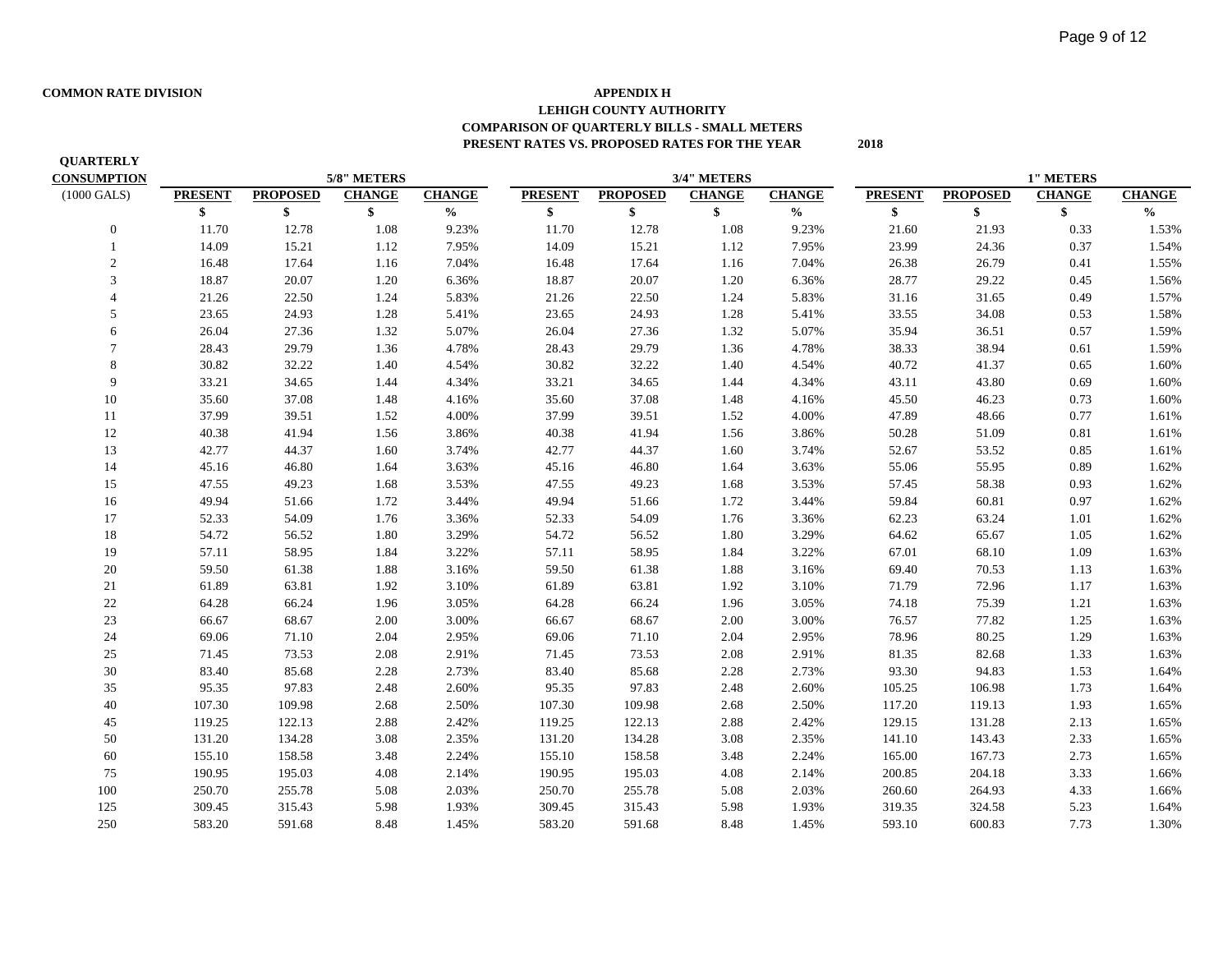### **COMMON RATE DIVISION APPENDIX H LEHIGH COUNTY AUTHORITY COMPARISON OF MONTHLY BILLS - LARGE METERS PRESENT RATES VS. PROPOSED RATES FOR THE YEAR 2018**

| <b>MONTHLY</b>        |                |                 |                     |               |                |                 |               |               |                |                 |                  |               |
|-----------------------|----------------|-----------------|---------------------|---------------|----------------|-----------------|---------------|---------------|----------------|-----------------|------------------|---------------|
| <b>CONSUMPTION</b>    |                |                 | <b>11/2" METERS</b> |               |                |                 | 2" METERS     |               |                |                 | <b>3" METERS</b> |               |
| $(1000 \text{ GALS})$ | <b>PRESENT</b> | <b>PROPOSED</b> | <b>CHANGE</b>       | <b>CHANGE</b> | <b>PRESENT</b> | <b>PROPOSED</b> | <b>CHANGE</b> | <b>CHANGE</b> | <b>PRESENT</b> | <b>PROPOSED</b> | <b>CHANGE</b>    | <b>CHANGE</b> |
|                       | \$             | \$              | \$                  | $\frac{0}{0}$ | \$             | \$              | \$            | $\frac{0}{0}$ | \$             | \$              | \$               | $\frac{0}{0}$ |
| $\mathbf{0}$          | 14.10          | 16.85           | 2.75                | 19.50%        | 21.00          | 22.95           | 1.95          | 9.29%         | 43.80          | 43.80           | 0.00             | 0.00%         |
| 10                    | 38.00          | 41.15           | 3.15                | 8.29%         | 44.90          | 47.25           | 2.35          | 5.23%         | 67.70          | 68.10           | 0.40             | 0.59%         |
| 15                    | 49.95          | 53.30           | 3.35                | 6.71%         | 56.85          | 59.40           | 2.55          | 4.49%         | 79.65          | 80.25           | 0.60             | 0.75%         |
| 20                    | 61.90          | 65.45           | 3.55                | 5.74%         | 68.80          | 71.55           | 2.75          | 4.00%         | 91.60          | 92.40           | 0.80             | 0.87%         |
| 25                    | 73.85          | 77.60           | 3.75                | 5.08%         | 80.75          | 83.70           | 2.95          | 3.65%         | 103.55         | 104.55          | 1.00             | 0.97%         |
| 30                    | 85.80          | 89.75           | 3.95                | 4.60%         | 92.70          | 95.85           | 3.15          | 3.40%         | 115.50         | 116.70          | 1.20             | 1.04%         |
| 40                    | 109.70         | 114.05          | 4.35                | 3.97%         | 116.60         | 120.15          | 3.55          | 3.04%         | 139.40         | 141.00          | 1.60             | 1.15%         |
| 50                    | 131.60         | 136.15          | 4.55                | 3.46%         | 138.50         | 142.25          | 3.75          | 2.71%         | 161.30         | 163.10          | 1.80             | 1.12%         |
| 60                    | 153.50         | 158.25          | 4.75                | 3.09%         | 160.40         | 164.35          | 3.95          | 2.46%         | 183.20         | 185.20          | 2.00             | 1.09%         |
| 70                    | 175.40         | 180.35          | 4.95                | 2.82%         | 182.30         | 186.45          | 4.15          | 2.28%         | 205.10         | 207.30          | 2.20             | 1.07%         |
| 80                    | 197.30         | 202.45          | 5.15                | 2.61%         | 204.20         | 208.55          | 4.35          | 2.13%         | 227.00         | 229.40          | 2.40             | 1.06%         |
| 90                    | 219.20         | 224.55          | 5.35                | 2.44%         | 226.10         | 230.65          | 4.55          | 2.01%         | 248.90         | 251.50          | 2.60             | 1.04%         |
| 100                   | 241.10         | 246.65          | 5.55                | 2.30%         | 248.00         | 252.75          | 4.75          | 1.92%         | 270.80         | 273.60          | 2.80             | 1.03%         |
| 125                   | 295.85         | 301.90          | 6.05                | 2.04%         | 302.75         | 308.00          | 5.25          | 1.73%         | 325.55         | 328.85          | 3.30             | 1.01%         |
| 135                   | 317.75         | 324.00          | 6.25                | 1.97%         | 324.65         | 330.10          | 5.45          | 1.68%         | 347.45         | 350.95          | 3.50             | 1.01%         |
| 150                   | 350.60         | 357.15          | 6.55                | 1.87%         | 357.50         | 363.25          | 5.75          | 1.61%         | 380.30         | 384.10          | 3.80             | 1.00%         |
| 160                   | 372.50         | 379.25          | 6.75                | 1.81%         | 379.40         | 385.35          | 5.95          | 1.57%         | 402.20         | 406.20          | 4.00             | 0.99%         |
| 175                   | 405.35         | 412.40          | 7.05                | 1.74%         | 412.25         | 418.50          | 6.25          | 1.52%         | 435.05         | 439.35          | 4.30             | 0.99%         |
| 200                   | 460.10         | 467.65          | 7.55                | 1.64%         | 467.00         | 473.75          | 6.75          | 1.45%         | 489.80         | 494.60          | 4.80             | 0.98%         |
| 225                   | 514.85         | 522.90          | 8.05                | 1.56%         | 521.75         | 529.00          | 7.25          | 1.39%         | 544.55         | 549.85          | 5.30             | 0.97%         |
| 250                   | 569.60         | 578.15          | 8.55                | 1.50%         | 576.50         | 584.25          | 7.75          | 1.34%         | 599.30         | 605.10          | 5.80             | 0.97%         |
| 275                   | 624.35         | 633.40          | 9.05                | 1.45%         | 631.25         | 639.50          | 8.25          | 1.31%         | 654.05         | 660.35          | 6.30             | 0.96%         |
| 300                   | 679.10         | 688.65          | 9.55                | 1.41%         | 686.00         | 694.75          | 8.75          | 1.28%         | 708.80         | 715.60          | 6.80             | 0.96%         |
| 400                   | 898.10         | 909.65          | 11.55               | 1.29%         | 905.00         | 915.75          | 10.75         | 1.19%         | 927.80         | 936.60          | 8.80             | 0.95%         |
| 500                   | 1,117.10       | 1,130.65        | 13.55               | 1.21%         | 1,124.00       | 1,136.75        | 12.75         | 1.13%         | 1,146.80       | 1,157.60        | 10.80            | 0.94%         |
| 600                   | 1,336.10       | 1,351.65        | 15.55               | 1.16%         | 1,343.00       | 1,357.75        | 14.75         | 1.10%         | 1,365.80       | 1,378.60        | 12.80            | 0.94%         |
| 700                   | 1,555.10       | 1,572.65        | 17.55               | 1.13%         | 1,562.00       | 1,578.75        | 16.75         | 1.07%         | 1,584.80       | 1,599.60        | 14.80            | 0.93%         |
| 800                   | 1,774.10       | 1,793.65        | 19.55               | 1.10%         | 1,781.00       | 1,799.75        | 18.75         | 1.05%         | 1,803.80       | 1,820.60        | 16.80            | 0.93%         |
| 900                   | 1,993.10       | 2,014.65        | 21.55               | 1.08%         | 2,000.00       | 2,020.75        | 20.75         | 1.04%         | 2,022.80       | 2,041.60        | 18.80            | 0.93%         |
| 1,000                 | 2,212.10       | 2,235.65        | 23.55               | 1.06%         | 2,219.00       | 2,241.75        | 22.75         | 1.03%         | 2,241.80       | 2,262.60        | 20.80            | 0.93%         |
| 2,000                 | 4,002.10       | 4,105.65        | 103.55              | 2.59%         | 4,009.00       | 4,111.75        | 102.75        | 2.56%         | 4,031.80       | 4,132.60        | 100.80           | 2.50%         |
| 5,000                 | 9,372.10       | 9,715.65        | 343.55              | 3.67%         | 9,379.00       | 9,721.75        | 342.75        | 3.65%         | 9,401.80       | 9,742.60        | 340.80           | 3.62%         |
| 7,500                 | 13,847.10      | 14,390.65       | 543.55              | 3.93%         | 13,854.00      | 14,396.75       | 542.75        | 3.92%         | 13,876.80      | 14,417.60       | 540.80           | 3.90%         |
| 10,000                | 18,042.10      | 18,845.65       | 803.55              | 4.45%         | 18,049.00      | 18,851.75       | 802.75        | 4.45%         | 18,071.80      | 18,872.60       | 800.80           | 4.43%         |
| 25,000                | 40,692.10      | 43,595.65       | 2903.55             | 7.14%         | 40,699.00      | 43,601.75       | 2902.75       | 7.13%         | 40,721.80      | 43,622.60       | 2900.80          | 7.12%         |
| 50,000                | 78,442.10      | 84,845.65       | 6403.55             | 8.16%         | 78,449.00      | 84,851.75       | 6402.75       | 8.16%         | 78,471.80      | 84,872.60       | 6400.80          | 8.16%         |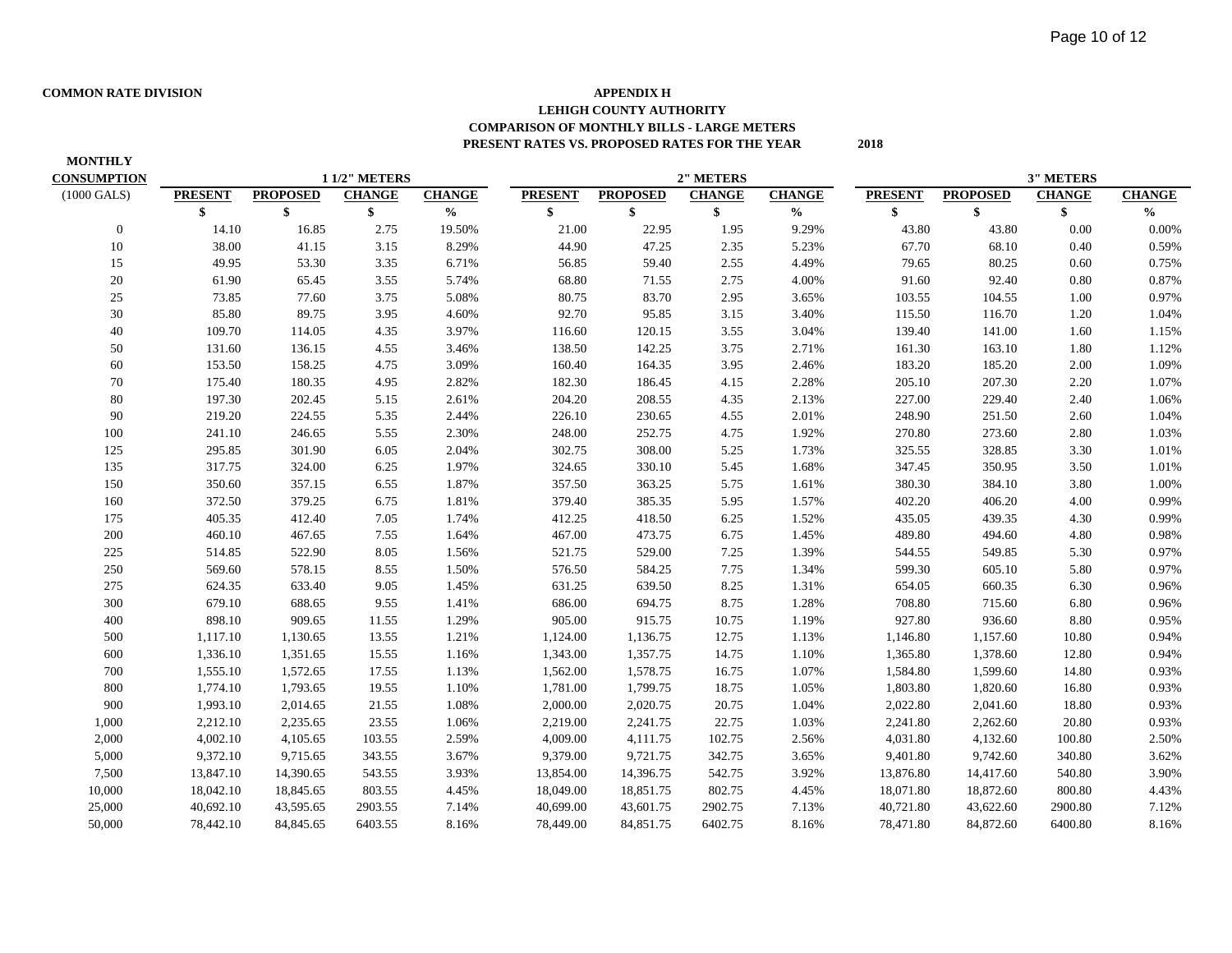### **COMMON RATE DIVISION APPENDIX H LEHIGH COUNTY AUTHORITY COMPARISON OF MONTHLY BILLS - LARGE METERS PRESENT RATES VS. PROPOSED RATES FOR THE YEAR 2018**

| <b>MONTHLY</b>        |                |                 |                  |               |                |                 |                  |               |                |                 |                  |               |
|-----------------------|----------------|-----------------|------------------|---------------|----------------|-----------------|------------------|---------------|----------------|-----------------|------------------|---------------|
| <b>CONSUMPTION</b>    |                |                 | <b>4" METERS</b> |               |                |                 | <b>6" METERS</b> |               |                |                 | <b>8" METERS</b> |               |
| $(1000 \text{ GALS})$ | <b>PRESENT</b> | <b>PROPOSED</b> | <b>CHANGE</b>    | <b>CHANGE</b> | <b>PRESENT</b> | <b>PROPOSED</b> | <b>CHANGE</b>    | <b>CHANGE</b> | <b>PRESENT</b> | <b>PROPOSED</b> | <b>CHANGE</b>    | <b>CHANGE</b> |
|                       | \$             | \$              | \$               | $\frac{0}{0}$ | \$             | \$              | \$               | $\frac{0}{0}$ | \$             | \$              | \$               | $\frac{0}{0}$ |
| $\boldsymbol{0}$      | 64.20          | 64.20           | 0.00             | $0.00\%$      | 120.30         | 120.30          | 0.00             | 0.00%         | 186.90         | 186.90          | 0.00             | 0.00%         |
| 10                    | 88.10          | 88.50           | 0.40             | 0.45%         | 144.20         | 144.60          | 0.40             | 0.28%         | 210.80         | 211.20          | 0.40             | 0.19%         |
| 15                    | 100.05         | 100.65          | 0.60             | 0.60%         | 156.15         | 156.75          | 0.60             | 0.38%         | 222.75         | 223.35          | 0.60             | 0.27%         |
| 20                    | 112.00         | 112.80          | 0.80             | 0.71%         | 168.10         | 168.90          | 0.80             | 0.48%         | 234.70         | 235.50          | 0.80             | 0.34%         |
| 25                    | 123.95         | 124.95          | 1.00             | 0.81%         | 180.05         | 181.05          | 1.00             | 0.56%         | 246.65         | 247.65          | 1.00             | 0.41%         |
| 30                    | 135.90         | 137.10          | 1.20             | 0.88%         | 192.00         | 193.20          | 1.20             | 0.62%         | 258.60         | 259.80          | 1.20             | 0.46%         |
| 40                    | 159.80         | 161.40          | 1.60             | 1.00%         | 215.90         | 217.50          | 1.60             | 0.74%         | 282.50         | 284.10          | 1.60             | 0.57%         |
| 50                    | 181.70         | 183.50          | 1.80             | 0.99%         | 237.80         | 239.60          | 1.80             | 0.76%         | 304.40         | 306.20          | 1.80             | 0.59%         |
| 60                    | 203.60         | 205.60          | 2.00             | 0.98%         | 259.70         | 261.70          | 2.00             | 0.77%         | 326.30         | 328.30          | 2.00             | 0.61%         |
| 70                    | 225.50         | 227.70          | 2.20             | 0.98%         | 281.60         | 283.80          | 2.20             | 0.78%         | 348.20         | 350.40          | 2.20             | 0.63%         |
| 80                    | 247.40         | 249.80          | 2.40             | 0.97%         | 303.50         | 305.90          | 2.40             | 0.79%         | 370.10         | 372.50          | 2.40             | 0.65%         |
| 90                    | 269.30         | 271.90          | 2.60             | 0.97%         | 325.40         | 328.00          | 2.60             | 0.80%         | 392.00         | 394.60          | 2.60             | 0.66%         |
| 100                   | 291.20         | 294.00          | 2.80             | 0.96%         | 347.30         | 350.10          | 2.80             | 0.81%         | 413.90         | 416.70          | 2.80             | 0.68%         |
| 125                   | 345.95         | 349.25          | 3.30             | 0.95%         | 402.05         | 405.35          | 3.30             | 0.82%         | 468.65         | 471.95          | 3.30             | 0.70%         |
| 135                   | 367.85         | 371.35          | 3.50             | 0.95%         | 423.95         | 427.45          | 3.50             | 0.83%         | 490.55         | 494.05          | 3.50             | 0.71%         |
| 150                   | 400.70         | 404.50          | 3.80             | 0.95%         | 456.80         | 460.60          | 3.80             | 0.83%         | 523.40         | 527.20          | 3.80             | 0.73%         |
| 160                   | 422.60         | 426.60          | 4.00             | 0.95%         | 478.70         | 482.70          | 4.00             | 0.84%         | 545.30         | 549.30          | 4.00             | 0.73%         |
| 175                   | 455.45         | 459.75          | 4.30             | 0.94%         | 511.55         | 515.85          | 4.30             | 0.84%         | 578.15         | 582.45          | 4.30             | 0.74%         |
| 200                   | 510.20         | 515.00          | 4.80             | 0.94%         | 566.30         | 571.10          | 4.80             | 0.85%         | 632.90         | 637.70          | 4.80             | 0.76%         |
| 225                   | 564.95         | 570.25          | 5.30             | 0.94%         | 621.05         | 626.35          | 5.30             | 0.85%         | 687.65         | 692.95          | 5.30             | 0.77%         |
| 250                   | 619.70         | 625.50          | 5.80             | 0.94%         | 675.80         | 681.60          | 5.80             | 0.86%         | 742.40         | 748.20          | 5.80             | 0.78%         |
| 275                   | 674.45         | 680.75          | 6.30             | 0.93%         | 730.55         | 736.85          | 6.30             | 0.86%         | 797.15         | 803.45          | 6.30             | 0.79%         |
| 300                   | 729.20         | 736.00          | 6.80             | 0.93%         | 785.30         | 792.10          | 6.80             | 0.87%         | 851.90         | 858.70          | 6.80             | 0.80%         |
| 400                   | 948.20         | 957.00          | 8.80             | 0.93%         | 1,004.30       | 1,013.10        | 8.80             | 0.88%         | 1,070.90       | 1,079.70        | 8.80             | 0.82%         |
| 500                   | 1,167.20       | 1,178.00        | 10.80            | 0.93%         | 1,223.30       | 1,234.10        | 10.80            | 0.88%         | 1,289.90       | 1,300.70        | 10.80            | 0.84%         |
| 600                   | 1,386.20       | 1,399.00        | 12.80            | 0.92%         | 1,442.30       | 1,455.10        | 12.80            | 0.89%         | 1,508.90       | 1,521.70        | 12.80            | 0.85%         |
| 700                   | 1,605.20       | 1,620.00        | 14.80            | 0.92%         | 1,661.30       | 1,676.10        | 14.80            | 0.89%         | 1,727.90       | 1,742.70        | 14.80            | 0.86%         |
| 800                   | 1,824.20       | 1,841.00        | 16.80            | 0.92%         | 1,880.30       | 1,897.10        | 16.80            | 0.89%         | 1,946.90       | 1,963.70        | 16.80            | 0.86%         |
| 900                   | 2,043.20       | 2,062.00        | 18.80            | 0.92%         | 2,099.30       | 2,118.10        | 18.80            | 0.90%         | 2,165.90       | 2,184.70        | 18.80            | 0.87%         |
| 1,000                 | 2,262.20       | 2,283.00        | 20.80            | 0.92%         | 2,318.30       | 2,339.10        | 20.80            | 0.90%         | 2,384.90       | 2,405.70        | 20.80            | 0.87%         |
| 2,000                 | 4,052.20       | 4,153.00        | 100.80           | 2.49%         | 4,108.30       | 4,209.10        | 100.80           | 2.45%         | 4,174.90       | 4,275.70        | 100.80           | 2.41%         |
| 5,000                 | 9,422.20       | 9,763.00        | 340.80           | 3.62%         | 9,478.30       | 9,819.10        | 340.80           | 3.60%         | 9,544.90       | 9,885.70        | 340.80           | 3.57%         |
| 7,500                 | 13,897.20      | 14,438.00       | 540.80           | 3.89%         | 13,953.30      | 14,494.10       | 540.80           | 3.88%         | 14,019.90      | 14,560.70       | 540.80           | 3.86%         |
| 10,000                | 18,092.20      | 18,893.00       | 800.80           | 4.43%         | 18,148.30      | 18,949.10       | 800.80           | 4.41%         | 18,214.90      | 19,015.70       | 800.80           | 4.40%         |
| 25,000                | 40,742.20      | 43,643.00       | 2900.80          | 7.12%         | 40,798.30      | 43,699.10       | 2900.80          | 7.11%         | 40,864.90      | 43,765.70       | 2900.80          | 7.10%         |
| 50,000                | 78,492.20      | 84,893.00       | 6400.80          | 8.15%         | 78,548.30      | 84,949.10       | 6400.80          | 8.15%         | 78,614.90      | 85,015.70       | 6400.80          | 8.14%         |